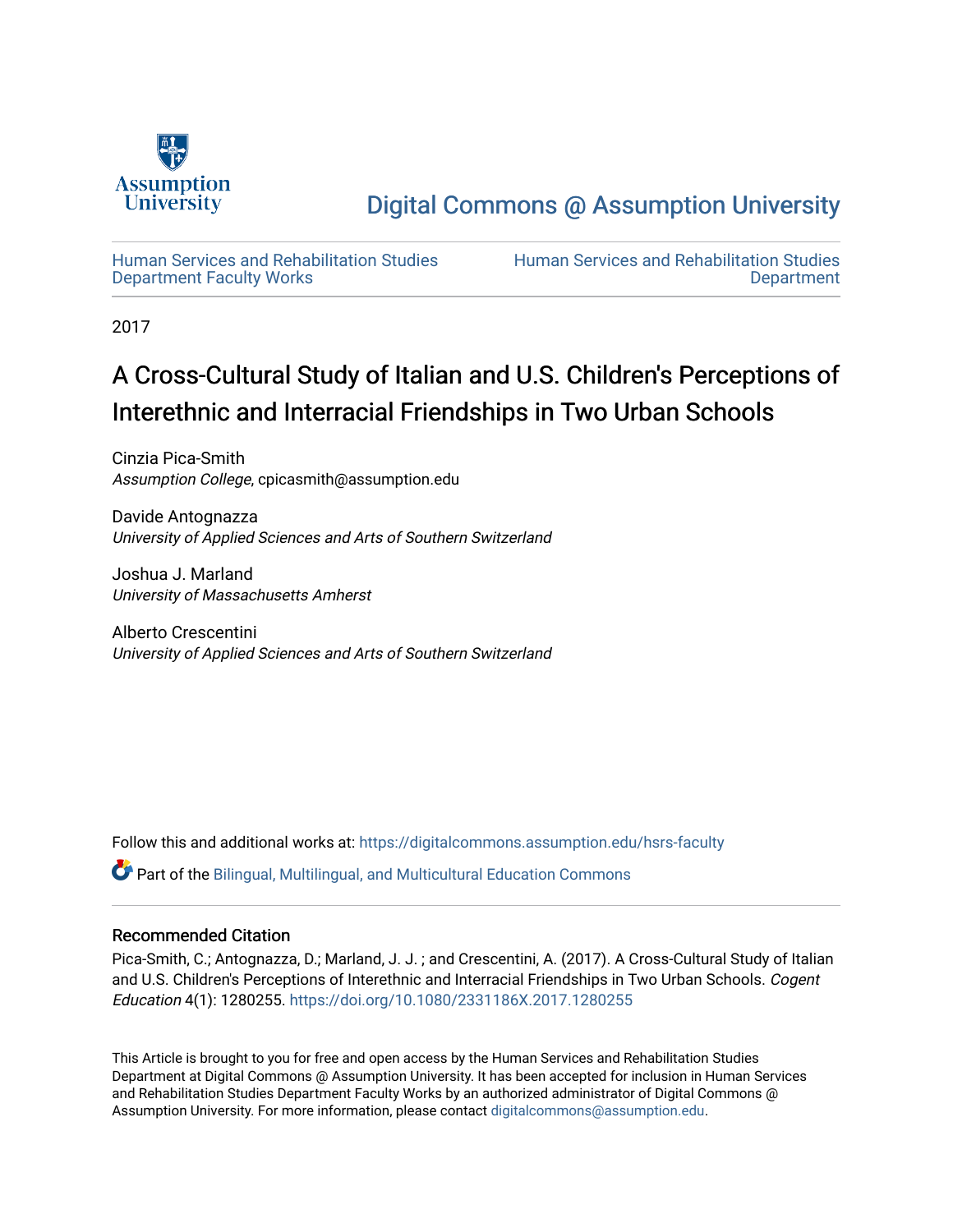

Received: 15 September 2016 Accepted: 05 January 2017 Published: 01 February 2017

<span id="page-1-0"></span>\*Corresponding author: Cinzia Pica-Smith, Department of Human Services, Assumption College, 500 Salisbury Street, Worcester, MA 01609, USA E-mail: [cpicasmith@assumption.edu](mailto:cpicasmith@assumption.edu)

Reviewing editor: Yvonne Xian-han Huang, Hong Kong Institute of Education, Hong Kong

Additional information is available at the end of the article

# **STUDENT LEARNING, CHILDHOOD & VOICES | RESEARCH ARTICLE** A cross-cultural study of Italian and U.S. children's perceptions of interethnic and interracial friendships in two urban schools

<span id="page-1-1"></span>Cinzia Pica-Smith<sup>1[\\*](#page-1-0)</sup>, Davide Antognazza<sup>[2](#page-10-1)</sup>, Joshua J. Marland<sup>3</sup> and Alberto Crescentini<sup>2</sup>

**Abstract:** This cross-cultural and cross-sectional study investigated Italian and US children's perceptions of interethnic and interracial friendships, also known as intergroup friendships. A total sample of 226 children attending two urban, elementary schools in a middle-sized Northeastern US city and a middle-sized northern Italian city, were interviewed employing the questionnaire. Results indicate that Italian and US children's perceptions of intra-racial and interracial friendships differed with students of color in the US rating intragroup friendships more positively than intergroup ones. In addition, students of color in Italy and white students in the US rated intergroup and intragroup friendships similarly.

## **Subjects: Education; Multicultural Education; Childhood**

**Keywords: children's intergroup friendships; intercultural education; intergroup friendships; multicultural education; perceptions of intergroup friendships**

## **1. Introduction**

Global migration patterns are contributing to increasingly multiethnic and multiracial communities and schools across the globe. This trend offers an important possibility for the critical work of

# ABOUT THE AUTHOR

Dr Cinzia Pica-Smith is an Assistant Professor in the Department of Human Services and Rehabilitation Studies at Assumption College in Worcester, Massachusetts, USA. Her research is focused on children's interracial and interethnic friendships as they relate to prejudice reduction in multiethnic and multiracial school contexts. Her work has been published in peer-reviewed academic journals and presented at both national and international peer-reviewed academic conferences. She is a reviewer for multiple peerreviewed academic journal and serves on the Editorial Board of Professional School Counseling. She was the recipient of the Rubovits Award for best paper presented at the New England Educational Research Organization's 2013 Conference. She was the recipient of a 2013 Distinguished Paper Award from the American Educational Research Association. In 2016 she won the Kim Fries Award for Distinction at the Early Professional Career Level from the New England Educational Research Organization.

# PUBLIC INTEREST STATEMENT

Our contemporary society is one in which transnational migration is on the rise. Schools across the globe are becoming increasingly multi-racial, multi-ethnic, multicultural spaces in which children interact with children across many dimensions of difference. At the same time, our society is also one in which much racism, ethnocentrism and xenophobia exist. In order for children to navigate these contradictions and develop in a healthy manner in our multicultural society, they must have opportunities to create relationships—friendships—across the sociallyconstructed boundaries of "difference." In fact, intergroup friendships are associated with reduced prejudice and increased cultural competence. Therefore, all educators should become interested in this topic in child development. This study examines children's perceptions of interracial and interethnic friendships in two multicultural school contexts: one in Italy and one in the United States. Results elucidate similarities and differences in how children perceive these friendships.

**Sk: cogent** 

education





© 2017 The Author(s). This open access article is distributed under a Creative Commons Attribution (CC-BY) 4.0 license.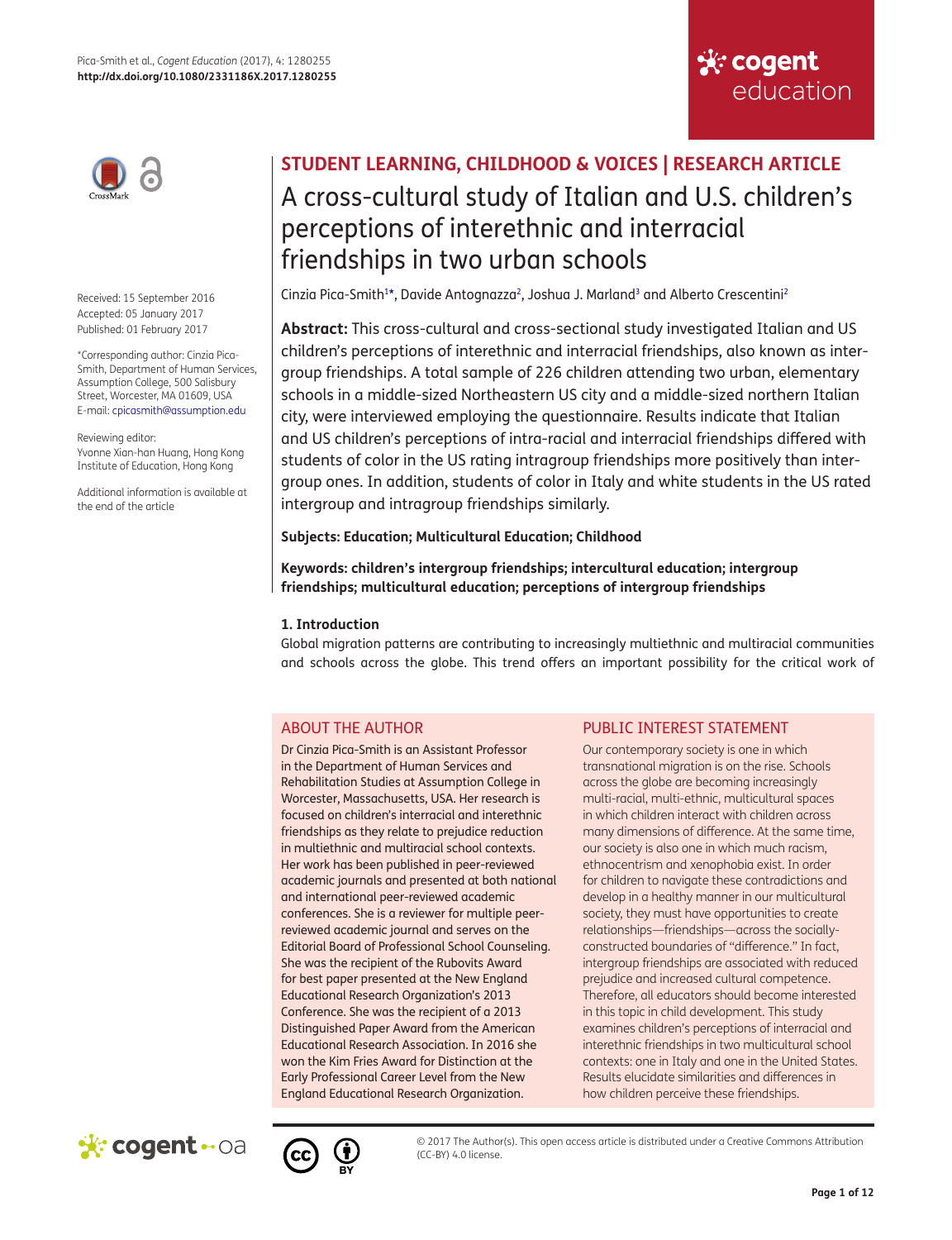<span id="page-2-24"></span><span id="page-2-22"></span><span id="page-2-8"></span><span id="page-2-2"></span><span id="page-2-1"></span>multicultural educators. For example, racially and ethnically diverse classrooms are fertile contexts in which to focus on racial and ethnic prejudice reduction (see Pica-Smith & Poynton, [2014](#page-12-0); Zirkel, [2008](#page-12-1) for review), intercultural understanding (Ambrosini, [2008;](#page-11-0) Bergamaschi, [2013;](#page-11-1) Contini & Maturo, [2010\)](#page-11-2), and supporting children's interracial and interethnic friendship formation, which have been demonstrated to reduce racial prejudice in children and adults (Aboud & Levy, [2000;](#page-10-3) Pettigrew & Tropp, [2000](#page-12-2), [2008;](#page-12-3) Pettigrew, Tropp, Wagner, & Christ, [2011\)](#page-12-4).

<span id="page-2-20"></span><span id="page-2-19"></span><span id="page-2-18"></span><span id="page-2-17"></span><span id="page-2-16"></span><span id="page-2-15"></span><span id="page-2-11"></span><span id="page-2-0"></span>While the United States has been a multiracial society with racially integrated schools for several decades, until the 1980s, Italy was predominantly ethnically and racially homogeneous (Pastore, [2008](#page-12-5)). The 1990s saw a significant wave of immigration to Italy and the immigrant population has grown significantly to reach 7% in 2006 (Fondazione ISMU Report, [2008](#page-11-3)). Furthermore, immigration from northern Africa has steadily increased and intensified after the Arab Spring (Mirkin, [2013](#page-12-6)). In 2011, the Pew Research Center estimated that over 1.5 million Muslims lived in Italy and that the number would more than double by 2030 (Pew Research Center Religion & Public Life, [2011\)](#page-12-7). Despite their demographic differences, both countries are experiencing an increase in multicultural and multilingual immigration from their southern borders. The Migration Policy Institute compared the migration patterns in Mexico and Morocco (to the US and EU respectively) and found that the continuous demand for low-skilled labor fuels remarkably similar large-scale immigration trends (de Hass & Vezzoli, [2010](#page-11-4)).

<span id="page-2-23"></span><span id="page-2-10"></span>Both the United States and Italy have seen exponentially more racially/ethnically, culturally and linguistically diverse student bodies in their urban schools. Schools in the United States, for example, have experienced a 118% increase in school children whose first language is not English since the 1970s (Strizek, Pittsonberger, Riordan, Lyter, & Orlofsky, [2006\)](#page-12-8). In Italy, in the year 2000 2% of students were non-Italian children. By 2005 the number had risen to 4.8%, and in 2007 approximately 10.5–12% of Italian school pupils were immigrant children (Campani, [2007](#page-11-5); Fondazione ISMU Report, [2008](#page-11-3); ISTAT, [2007\)](#page-11-6). In a 2012 report (Fondazione ISMU, [2013\)](#page-11-7), Italian schools with a 30% or more foreign-born student population amounted to 4.3% of the nation's schools.

<span id="page-2-14"></span><span id="page-2-13"></span><span id="page-2-12"></span><span id="page-2-9"></span><span id="page-2-7"></span><span id="page-2-6"></span><span id="page-2-5"></span><span id="page-2-3"></span>In time, Italian classrooms have become exponentially more diverse with respect to race, ethnicity, and culture. This demographic shift has created a shift in educational practices to include increasingly more multicultural/intercultural educational initiatives (see, for example, Ministero della Pubblica Istruzione, [2007\)](#page-12-9) and research on the effects of such practice on students' social emotional development (Colombo, [2012](#page-11-8); Contini & Maturo, [2010](#page-11-2)). In addition, researchers have explored the social emotional outcomes of intergroup context such as potential intercultural friendships (Colombo, [2004](#page-11-9); Contini, [2014](#page-11-10); Contini & Maturo, [2010](#page-11-2); Costa, [2013\)](#page-11-11). While these studies have investigated the real-life friendship behaviors in ethnically and culturally diverse Italian middle and secondary school classrooms, we know little about young children's perceptions of these friendships. This is an important area of investigation as the greatest number of immigrant children in schools is in primary school (Caritas e Migrantes, [2014\)](#page-11-12). This study represents the first cross-cultural research study to investigate Italian and US young children's perceptions of interethnic/interracial friendships (hereafter intergroup friendships). We believe that this investigation represents an initial step in our understanding of how Italian and US children perceive their potential friendships similarly and differently in increasingly multiethnic, multiracial, and multilingual classroom spaces.

<span id="page-2-21"></span><span id="page-2-4"></span>In a multicultural society, intergroup friendships provide opportunities for children to learn about the many ways in which children and adults of different ethnic, racial, cultural, and religious backgrounds are both similar and different from themselves (Pica-Smith, [2009](#page-12-10); see Pica-Smith & Poynton, [2014](#page-12-0); Zirkel, [2008](#page-12-1) for review). These relationships are spaces to explore and appreciate various cultural identities and experiences.

Intergroup contact theorists have demonstrated a significant relationship between intergroup friendships and prejudice reduction (Pettigrew & Tropp, [2000](#page-12-2), [2008](#page-12-3); Pettigrew et al., [2011\)](#page-12-4). Children's intergroup friendships have been studied and linked to many aspects of child development including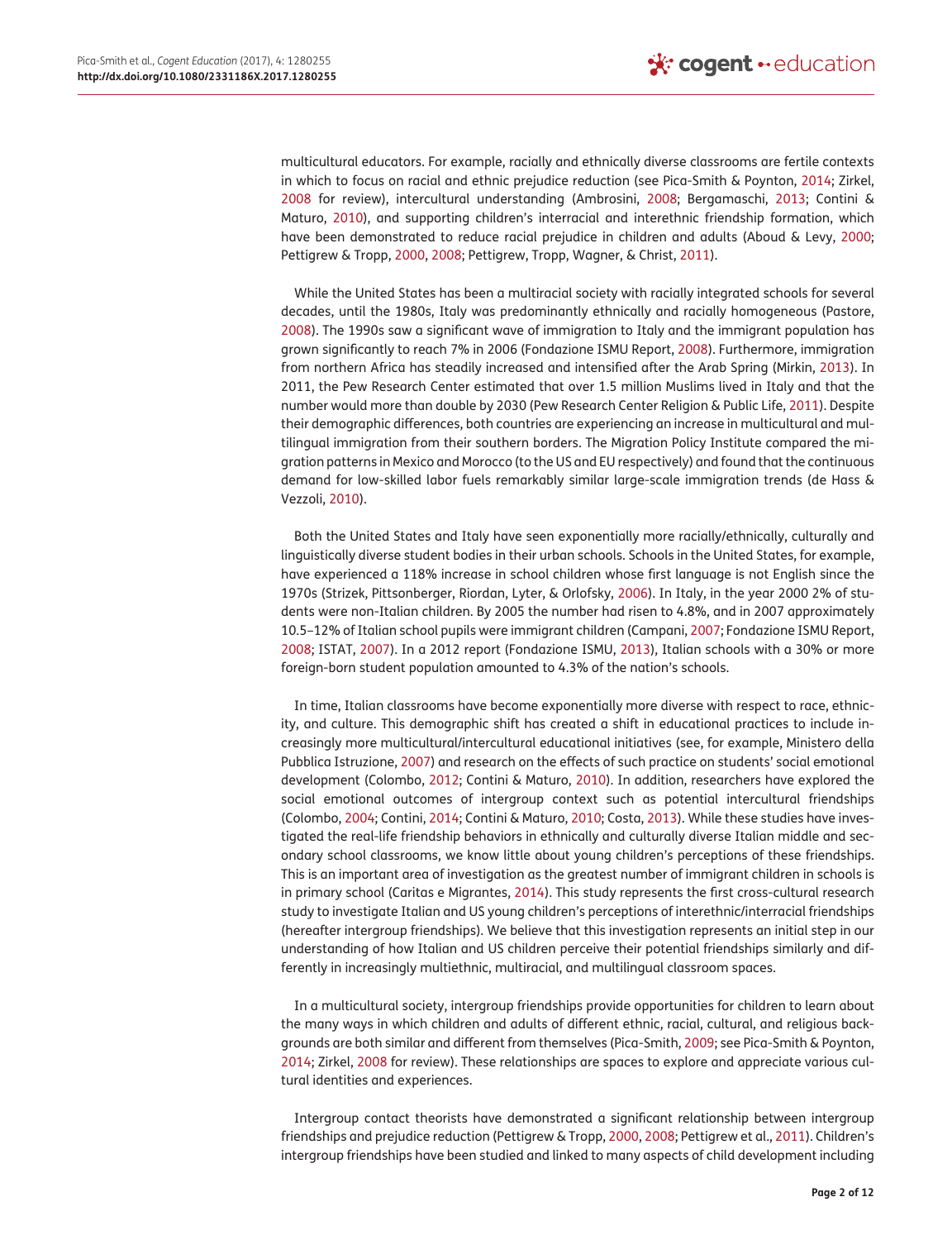<span id="page-3-22"></span><span id="page-3-20"></span><span id="page-3-14"></span><span id="page-3-13"></span><span id="page-3-10"></span><span id="page-3-9"></span><span id="page-3-5"></span><span id="page-3-0"></span>prejudice reduction and positive racial attitudes (Aboud & Levy, [2000](#page-10-3); Aboud, Mendelson, & Purdy, [2003](#page-11-13); Feddes, Noack, & Rutland, [2009](#page-11-14); Pettigrew & Tropp, [2000](#page-12-2)), cultural competence (Lease & Blake, [2005](#page-11-15); Scales & Leffert, [1999](#page-12-11)), social skills development (Kawabata & Crick, [2008](#page-11-16); Lease & Blake, [2005\)](#page-11-15), social emotional competence (Fletcher, Rollins, & Nickerson, [2004;](#page-11-17) Graham, Munniksma, & Juvonen, [2014;](#page-11-18) Turner, Hewstone, Voci, Paolini, & Christ, [2007](#page-12-12)), and the reduction of perceived vulnerability (Graham et al., [2014](#page-11-18)). In a seminal paper, Hunter and Elias ([1999](#page-11-19)) elucidated the relationship between high-quality interracial friendships among 5th grade girls and increased levels of social skills, leadership characteristics, sociability, and participation in diverse social networks.

<span id="page-3-19"></span><span id="page-3-11"></span><span id="page-3-8"></span><span id="page-3-7"></span><span id="page-3-2"></span><span id="page-3-1"></span>Research studies on children's intergroup friendships have been conducted since the 1980s. Over these decades it has been noted that children have significantly fewer intergroup friendships than intragroup ones (Aboud et al., [2003;](#page-11-13) Aboud & Sankar, [2007](#page-11-20); Bagci, Kumashiro, Smith, Blumberg, & Rutland, [2014](#page-11-21)). Furthermore, other important aspects about these friendships have been identified. There are developmental differences in the formation and maintenance of these friendships with same-race friendship participation preferences beginning in preschool (Fishbein, [1996;](#page-11-22) Fishbein & Imai, [1993](#page-11-23); Rutland, Cameron, Bennett, & Ferrell, [2005\)](#page-12-13). In addition, interracial friendships decrease as children become older (Aboud et al., [2003;](#page-11-13) Kawabata & Crick, [2008](#page-11-16)). Differences also exist in ratings of friendship qualities: children rate interracial friendship quality lower than same-race friendship quality (Aboud et al., [2003](#page-11-13)), and intergroup friendships are seldom considered "best friendships" (Reynolds, [2007\)](#page-12-14).

<span id="page-3-23"></span><span id="page-3-21"></span><span id="page-3-18"></span><span id="page-3-17"></span><span id="page-3-16"></span><span id="page-3-15"></span><span id="page-3-12"></span><span id="page-3-6"></span><span id="page-3-3"></span>Differences also exist by racial group affiliation. In Canada (Schneider, Dixon, & Udvari, [2007](#page-12-15)), the United States, (Bellmore, Nishina, Witkow, Graham, & Juvonen, [2007;](#page-11-24) Fischer, [2008;](#page-11-25) Kao & Joyner, [2004](#page-11-26)) and Europe (Verkuyten, [2001](#page-12-16)), white children have fewer intergroup friendships than children of color or non-native born children (in the case of the Verkuyten, [2001](#page-12-16) study). White children have less positive perceptions of interracial friendships (Margie, Killen, Sinno, & McGlothlin, [2010;](#page-11-27) McGlothlin & Killen, [2006;](#page-11-28) Pica-Smith, [2011](#page-12-17)), and research on children's racial prejudice has linked white children's ingroup favoritism to outgroup prejudice (Cameron, Alvarez, Ruble, & Fuligni, [2001](#page-11-29)). In contrast same-race friendship participation for children of color appear related to protective strategies to offset experiences of racial prejudice (Feddes et al., [2009](#page-11-14); Pica-Smith, [2009](#page-12-10)).

<span id="page-3-4"></span>While the studies cited to this point have significantly contributed to our knowledge about children's real life interracial friendships and their perceptions of these relationships, they were conducted mostly in the US, Canada, and England. Hence, we know less about other cultural contexts. Italian researchers have also investigated the real life friendships of adolescents (Contini, [2014;](#page-11-10) Contini & Maturo, [2010](#page-11-2); Costa, [2013](#page-11-11)) and adolescent prejudice in pluralistic cultural and religious contexts (Bergamaschi, [2013\)](#page-11-1). However, no studies have examined young Italian's children's perceptions of interracial/interethnic friendships. Hence, our study is the first to examine young Italian children's perceptions of intergroup and intragroup friendships as well as to compare these perceptions to US children's.

This study examined children's perceptions of interethnic/interracial (also intergroup) and intraethnic/intraracial (also intragroup) friendships using a cross-cultural and a cross-sectional design. Our inquiry was guided by the following questions:

- Do Italian children's perceptions of interracial friendships differ from US children's perceptions?
- Do young children's (K−1 grade students) perceptions of interethnic/interracial friendships differ from older children's (4–5 grade students) in both Italy and the US?
- Are there differences in these perceptions by gender and ethnic/racial self-identity?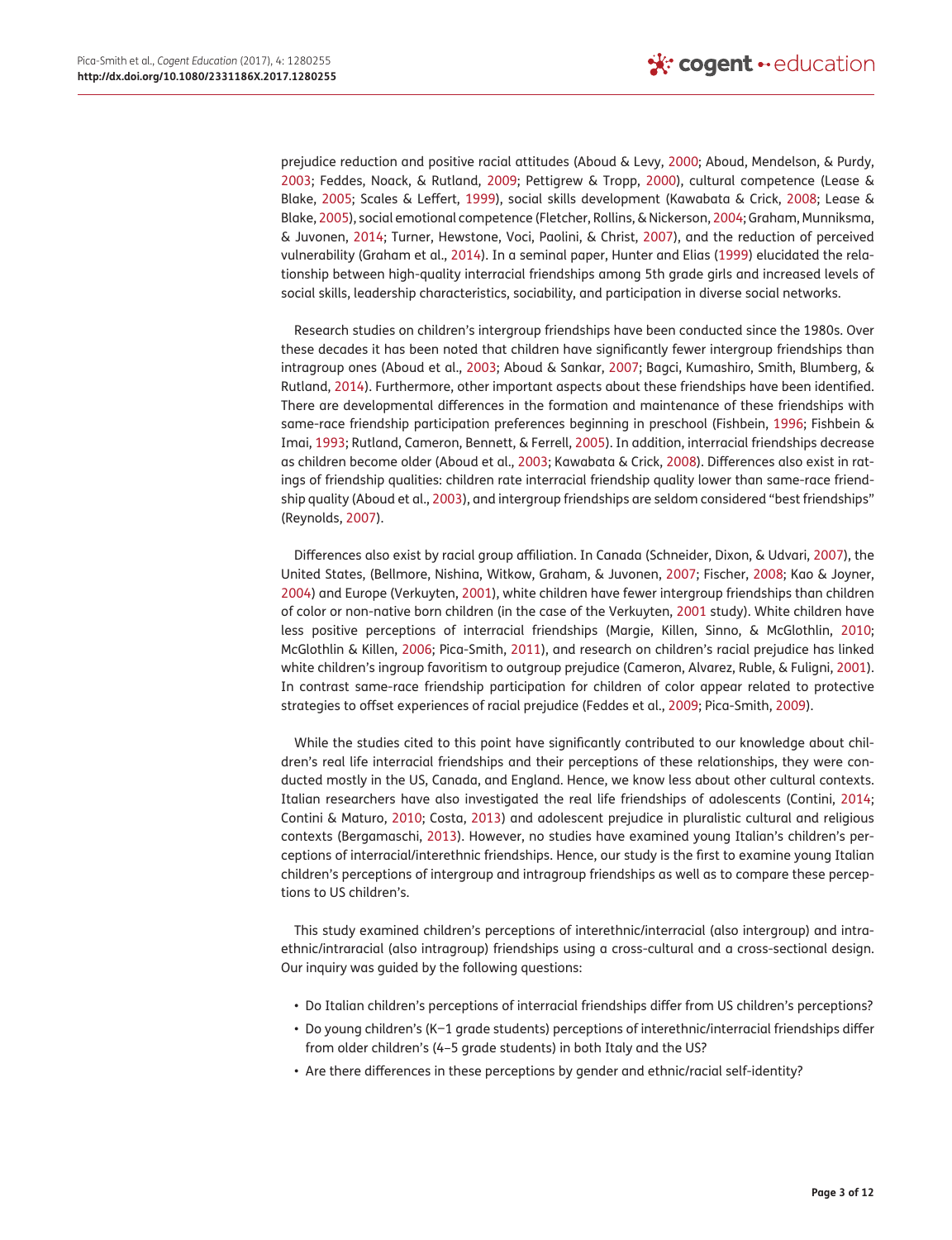### **2. Method**

#### *2.1. Sites*

<span id="page-4-1"></span>This study was conducted in two demographically similar schools, one Italian and one US school. We recognize this is a small sample size; yet, it initiates an area of inquiry on young children's perceptions of friendships between two nations', whose multicultural educational practices are beginning to be studied comparatively (see, Contini & Herold, [2015](#page-11-30)). The one Italian elementary public school in which we conducted our study is located in a medium-sized city in the north of Italy. The student population is made up of 78 percent Italian children who are white and 22 percent of children of various ethnic backgrounds both from northern and sub-Saharan Africa as well as South Asia, who are both first generation immigrants and children of first generation immigrants to Italy. The US elementary public school is located in a medium-sized city in the Northeastern US The racial demographic of the US public elementary school is 76 percent white and 24 percent students of African American, Latina/o, Asian-American, and multiethnic/multiracial heritage. These two schools were chosen using a purposeful sampling technique due to their similar ethnic/racial demographics as well as the similarities in the cities in which they are situated, which both feature industries that attract immigrant workers.

## *2.2. Participants*

All children in K, 1, 4, and 5 grades in the US and Italian schools were invited to participate in the study. The overall sample of the study consisted of 226 children. There were 106 US children and 120 Italian children. The sample was divided into two groups based on grade in school (as a proxy for age). Group 1 included Kindergarten (the first year of primary school in the US) and first grade children (*N* = 105), while Group 2 was comprised of fourth and fifth grade children (*N* = 121). A total of 106 girls and 120 boys made up the sample. 71 US children identified as white or European American and 34 of the children identified as African American, Latino/a, or Asian American. 86 of Italian children were white and 34 were members of ethnic and racial minorities. One student did not identify with either a racial or ethnic label.

#### *2.3. Ethnic and racial identity*

Ethnic and racial identifiers are used differently in the US and in Italy. Native Italian children of Italian descent did not identify as "white." Authors chose to use this term for uniformity and to engage in a discussion related to perceptions of racial identity and intra- and inter-racial friendships. Likewise, the term "children of color" is used to identify Italian children of African or South Asian descent although these children do not use this term themselves. We understand the complications related to naming and labeling children using socially constructed racial labels. We do not want to reify notions of racial categories. Instead we hope to engage in learning about how children of dominant and subordinate groups understand friendships across these socially constructed identities based on phenotypic cues (as tested in our measure, which employs photographs of African and African-American and Italian and European-American children) (see Table [1](#page-4-0)).

<span id="page-4-0"></span>

| Table 1. Group membership |           |      |         |      |        |      |        |                               |       |      |                             |       |     |
|---------------------------|-----------|------|---------|------|--------|------|--------|-------------------------------|-------|------|-----------------------------|-------|-----|
|                           | Grade/Age |      |         |      | Gender |      |        | <b>Ethnic/racial identity</b> |       |      |                             | Total |     |
|                           | $K/1$ st  |      | 4th/5th |      | Male   |      | Female |                               | White |      | <b>Students of</b><br>color |       |     |
|                           | N         | %    | N       | %    | N      | ℅    | N      | %                             | N     | ℅    | N                           | %     |     |
| US                        | 45        | 42.5 | 61      | 57.5 | 65     | 61.3 | 41     | 38.7                          | 71    | 67.6 | 34                          | 32.4  | 105 |
| Italy                     | 60        | 50.0 | 60      | 50.0 | 55     | 45.8 | 65     | 54.2                          | 86    | 71.7 | 34                          | 28.3  | 120 |
| Total                     | 105       |      | 121     |      | 120    |      | 106    |                               | 157   |      | 68                          |       |     |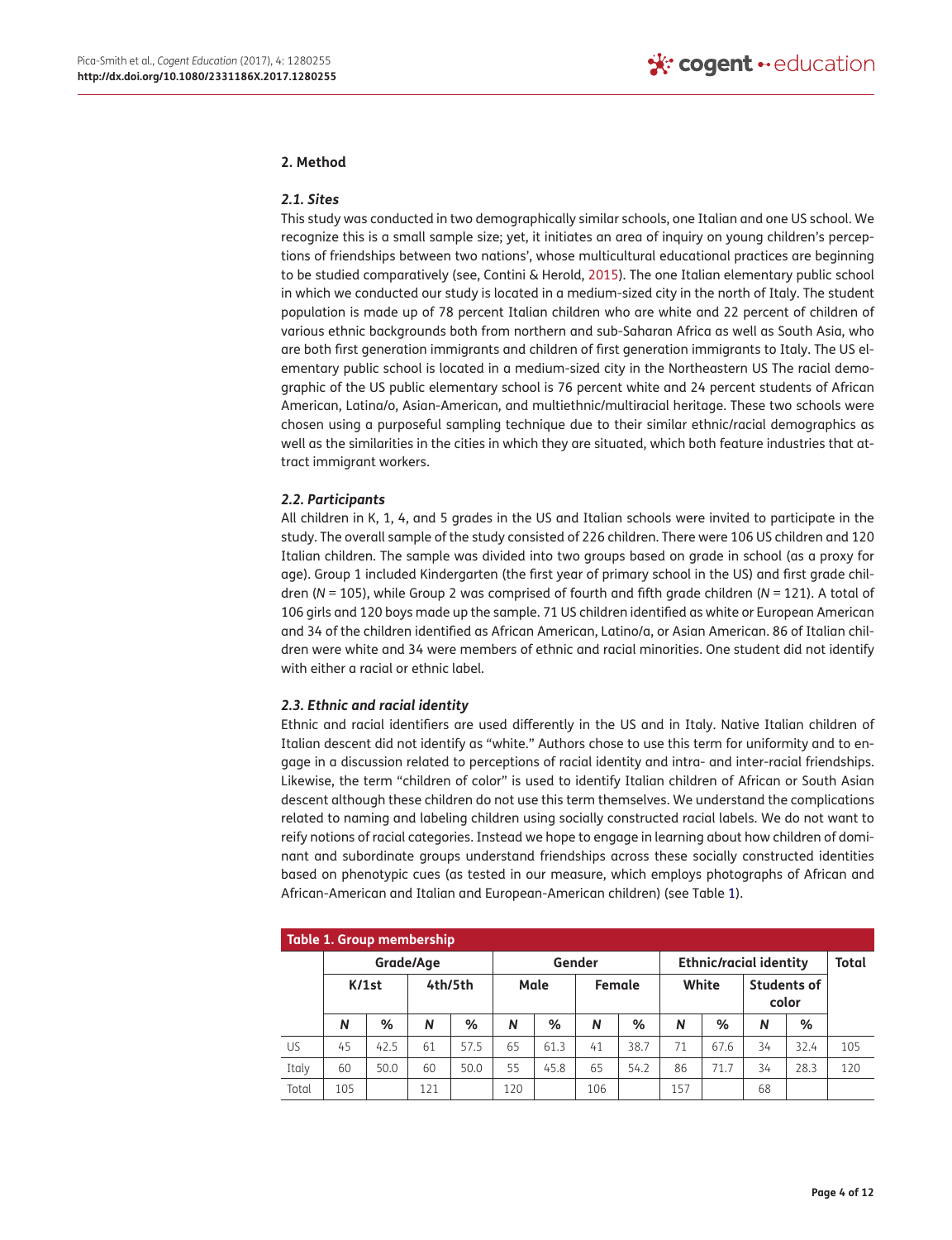### *2.4. Measures*

<span id="page-5-4"></span>The Perceptions of Intergroup Friendship Questionnaire was used to collect data in this study (for a complete description of the measure see, Pica, [2008](#page-12-18) and Pica-Smith, [2011](#page-12-17)). The questionnaire is a picture test technique interview protocol. The measure employs a picture-test technique. Children were asked to answer questions regarding six dimensions of friendship (intimacy, self-validation, companionship, emotional security, help, and reliable alliance), which have been deemed important by both children of color and white children (see Mendelson & Aboud, [1999](#page-11-31); Mendelson, Aboud, & Lanthier, [1994](#page-11-32)). The questionnaire was translated and counter-translated for "linguistic, functional, cultural and metric" equivalence (Peña, [2007](#page-12-19)).

<span id="page-5-3"></span><span id="page-5-2"></span><span id="page-5-1"></span>Each question of the *Perceptions of Intergroup Friendship Questionnaire* asked the children to rate the dimension of friendship experienced by intragroup friendship dyads (depicted by photographs of same-race unfamiliar children) as well as intergroup friendship dyads (depicted by photographs of different-race unfamiliar children) on a four point-scale. In addition, children were asked to rate the degree of friendship, on a four-point scale, when presented with photographs of unfamiliar (the children depicted were not personally known by the children tested) intragroup friends' dyads as well as intergroup friends' dyads.

The dimension of friendship questions were ones where students were asked "How much these two students" performed a certain activity with responses that ranged from "Not at all," to "A little," "Some," and to "A lot." Level of friendship questions asked students if the two children in the pictures were "Just kids who hang out," "Ok friends," "Good friends," or "Best friends."

#### *2.5. Factor analysis and reliability*

As noted earlier, the measure was translated and counter-translated (Peña, [2007](#page-12-19)). Because this was the first time the questionnaire was used in Italian, we began by analyzing the adaptation of the measure for the Italian group.

A factor analysis was conducted to examine dimensionality. This allowed us to confirm that the Italian measure, like the US measure, (Pica-Smith, [2011\)](#page-12-17) measures two main factors (perceptions of intergroup and intragroup friendships). The scale has a level of reliability evaluated with Chronbach alpha of .807.

#### *2.6. Subscores*

As in the original use of the questionnaire (see Pica, [2008;](#page-12-18) Pica-Smith, [2011\)](#page-12-17), to create subscores, the responses for all inter-race questions about the dimension of friendship were summed together, and all responses for all intra-race questions were summed. The same was done for the type of friendship questions to create a total of four subscores (Inter-race level and dimension, and Intra-race level and dimension). Detailed descriptive statistics for each of the four subscores are presented in Table [2](#page-5-0) of the results section.

<span id="page-5-0"></span>

| Table 2. Average subscores by group for dimension of friendship |                  |     |                     |           |                     |           |  |  |  |
|-----------------------------------------------------------------|------------------|-----|---------------------|-----------|---------------------|-----------|--|--|--|
|                                                                 |                  | N   | Inter-race subscore |           | Intra-race subscore |           |  |  |  |
|                                                                 |                  |     | Mean                | <b>SD</b> | Mean                | <b>SD</b> |  |  |  |
| Nationality                                                     | US               | 105 | 19.8                | 3.0       | 19.9                | 2.8       |  |  |  |
|                                                                 | Italy            | 120 | 20.1                | 2.9       | 20.4                | 2.8       |  |  |  |
| Grade                                                           | $K/1$ st         | 105 | 20.8                | 2.9       | 20.7                | 2.8       |  |  |  |
|                                                                 | 4th/5th          | 121 | 19.3                | 2.8       | 19.7                | 2.7       |  |  |  |
| Gender                                                          | Male             | 120 | 20.1                | 3.0       | 20.5                | 2.7       |  |  |  |
|                                                                 | Female           | 106 | 19.8                | 2.8       | 19.8                | 2.9       |  |  |  |
| Ethnicity                                                       | White            | 157 | 19.9                | 3.0       | 20.1                | 2.8       |  |  |  |
|                                                                 | Student of color | 68  | 20.1                | 2.9       | 20.4                | 2.8       |  |  |  |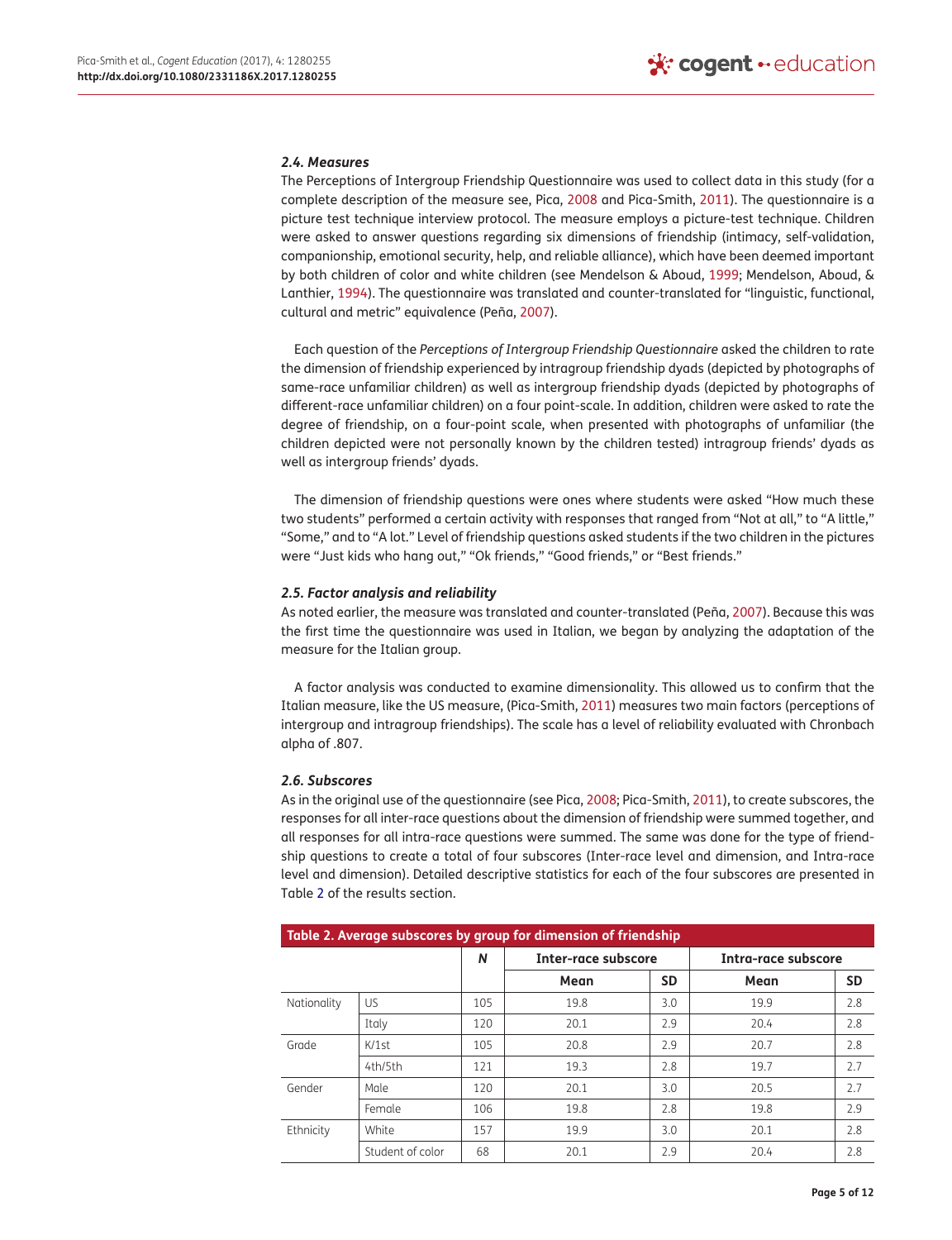## *2.7. Analyses*

Data were analyzed for main effects of grade, gender, and ethnicity/race within each country's sample using a 2 (grades K−1) × 2 (female, male) × 2 (US children of color/children of non-Italian ethnicity, respectively, and white US and Italian ethnicity children, respectively) repeated-measure ANOVA. In addition, Italian and US children's responses were compared. Using a 2 (Italian and US) $\times$ 2 (grades K−1 and 4–5) × 2 (female and male) repeated-measures ANOVA, we analyzed the main effects and interactions between the variables of nationality, grade, and gender. The statistical software SPSS was used to conduct all analyses. The repeated measures generalized linear model command was used.

Data were analyzed for main effects of grade, gender, and ethnicity/race between each country using a repeated-measures ANOVA. Two-way interactions between each of the demographic variables and country were also examined. Additional interactions were not examined in this study due to the small sample size. There were two levels for each of the factors included in the analyses:

- Country: United States, Italy
- Gender: Female, Male
- Grade: K/1, 4/5
- Racial/Ethnic identity: White, Students of color

### **3. Results**

Mean subscore responses across groups were relatively similar for both inter-race and intra-race questions related to the dimension of friendship, as well as the level of friendship. While group-level subscores tend to be fairly similar, it is the interaction of group memberships and the differences between inter-race and intra-race perceptions that are of interest in this study and the focus of analysis (see Table [3\)](#page-6-0) .

## *3.1. Repeated measures ANOVA level of friendship*

In both repeated measures ANOVAs, differences were not significant between genders; therefore, it was removed from the model. However, the main effect for time with respect to the level of friendship was not statistically significant, meaning that overall, students rated same-race dyad questions similarly to cross-race dyad questions. The *F*-statistic was 1.2 with a *p*-value of .267.

However, the interaction between ethnicity and country was significantly different for perceptions of inter- and intra-race friendships for level of friendship. For level of friendship, the *F*-statistic was 5.133 with a *p*-value of .024 and an effect size (partial eta squared) of .021, which is relatively small.

<span id="page-6-0"></span>

| Table 3. Average subscores by group for level of friendship |                  |     |                     |           |                     |           |  |  |  |
|-------------------------------------------------------------|------------------|-----|---------------------|-----------|---------------------|-----------|--|--|--|
|                                                             |                  | N   | Inter-race subscore |           | Intra-race subscore |           |  |  |  |
|                                                             |                  |     | Mean                | <b>SD</b> | Mean                | <b>SD</b> |  |  |  |
| Nationality                                                 | US               | 105 | 17.6                | 4.0       | 18.9                | 3.7       |  |  |  |
|                                                             | Italy            | 120 | 20.2                | 3.1       | 20.9                | 2.8       |  |  |  |
| Grade                                                       | $K/1$ st         | 105 | 19.9                | 4.3       | 20.7                | 3.7       |  |  |  |
|                                                             | 4th/5th          | 121 | 18.1                | 3.0       | 19.4                | 3.1       |  |  |  |
| Gender                                                      | Male             | 120 | 19.0                | 3.9       | 20.2                | 3.5       |  |  |  |
|                                                             | Female           | 106 | 18.9                | 3.6       | 19.6                | 3.3       |  |  |  |
| Ethnicity                                                   | White            | 157 | 19.1                | 3.7       | 19.9                | 3.5       |  |  |  |
|                                                             | Student of color | 68  | 18.8                | 3.8       | 20.1                | 3.1       |  |  |  |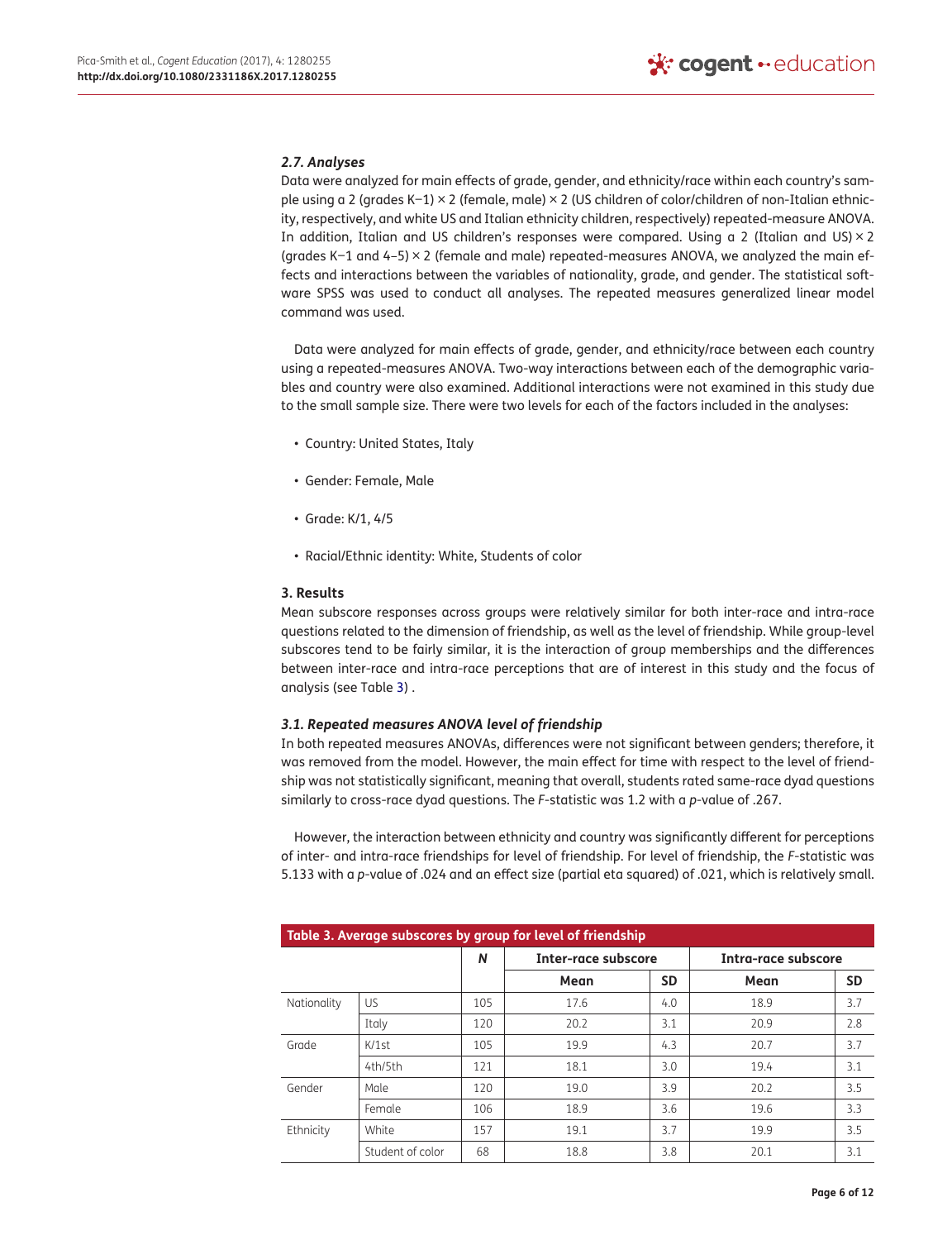This can be interpreted to mean that subscores for inter- and intra-race friendships are significantly different for White and students of color for both the US and Italy.

In addition, the differences in average subscore between inter- and intra-race friendships also run in different directions by country (see Table [4](#page-7-0) and Figure [1\)](#page-7-1). Here, we see that the difference between inter- and intra-race subscores for white students is smaller than for students of color in the US, while it is larger for white students in Italy than it is for students of color.

For white students in the US there is about a −.1 difference in Inter- and Intra-race Subscores, where it is about .5 in Italy. This reverses, however, when we look at students of color in both countries, where the difference is about 1 point for White students and about −.3 for students of color.

## *3.2. Dimension of friendship*

The main effect for time with respect to the dimension of friendship was statistically significant, meaning that overall, students rated same-race dyad questions differently from cross-race dyad questions. The *F*-statistic was 16.5 with a *p*-value of .000 and partial eta squared of .071, which is moderately small.

Similar to the level of friendship, the interaction between country and ethnicity with differences between inter- and intra-race friendships was statistically significant, where the *F*-statistic was

<span id="page-7-0"></span>

| Table 4. Average dimension level of friendship subscore by nationality and ethnicity |                  |                     |       |                     |                   |       |  |  |  |
|--------------------------------------------------------------------------------------|------------------|---------------------|-------|---------------------|-------------------|-------|--|--|--|
|                                                                                      |                  | Inter-race subscore |       | Intra-race subscore | <b>Difference</b> |       |  |  |  |
|                                                                                      |                  | Mean                | Count | Mean                | Count             | Mean  |  |  |  |
| US                                                                                   | White            | 19.9                | 71    | 19.8                | 71                | $-.1$ |  |  |  |
|                                                                                      | Student of Color | 19.3                | 34    | 20.3                | 34                |       |  |  |  |
| Italy                                                                                | White            | 19.8                | 86    | 20.3                | 86                |       |  |  |  |
|                                                                                      | Student of color | 20.9                | 34    | 20.6                | 34                | -.3   |  |  |  |

<span id="page-7-1"></span>

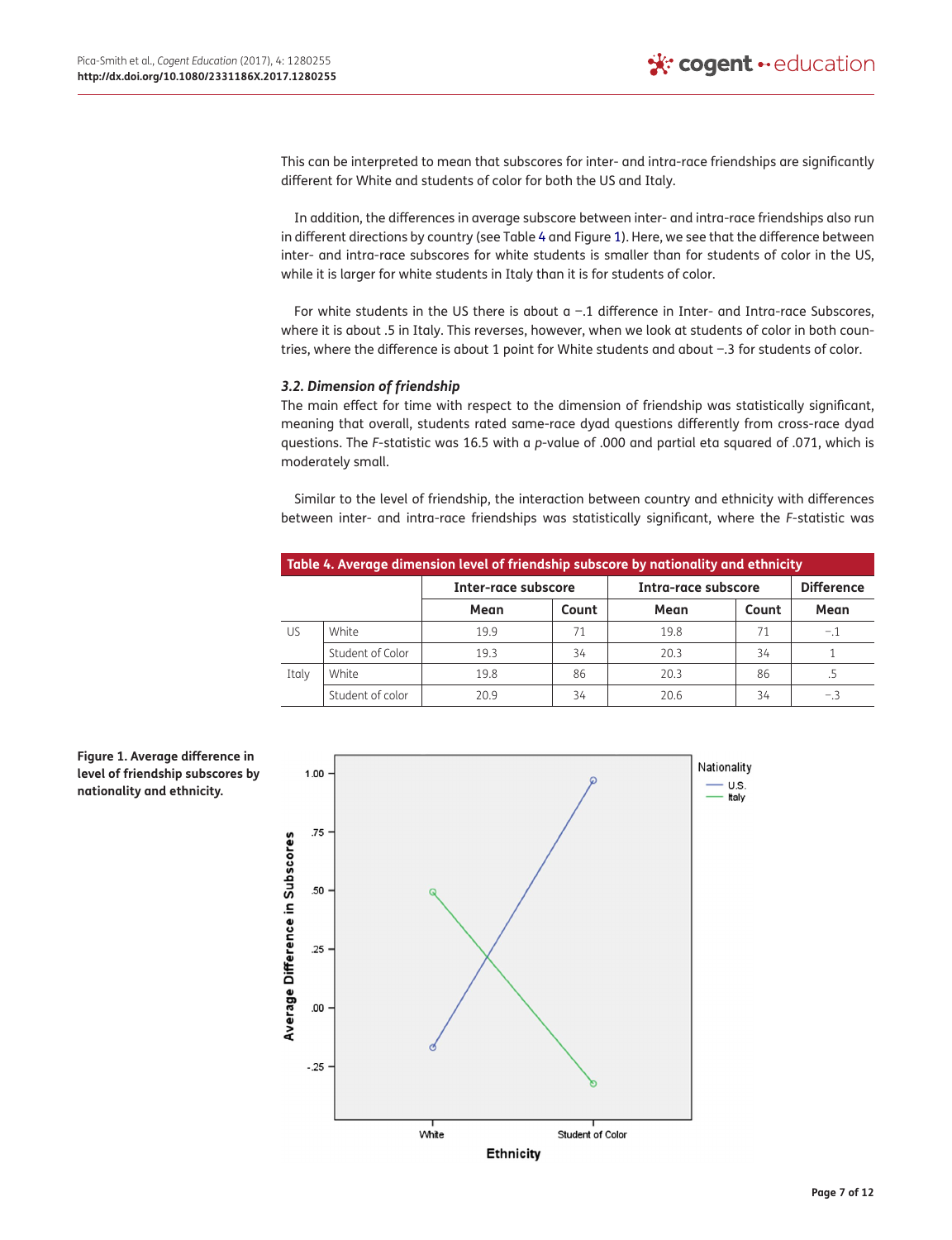<span id="page-8-0"></span>

| Table 5. Average dimension of friendship subscore by nationality and ethnicity |                  |                     |       |                     |                   |        |  |  |  |
|--------------------------------------------------------------------------------|------------------|---------------------|-------|---------------------|-------------------|--------|--|--|--|
|                                                                                |                  | Inter-race subscore |       | Intra-race subscore | <b>Difference</b> |        |  |  |  |
|                                                                                |                  | Mean                | Count | Mean                | Count             | Mean   |  |  |  |
| US.                                                                            | White            | 18.0                | 71    | 18.5                | 71                | $-.5$  |  |  |  |
|                                                                                | Student of color | 17.0                | 34    | 19.6                | 34                | $-2.6$ |  |  |  |
| Italy                                                                          | White            | 20.0                | 86    | 21.1                | 86                | $-1.1$ |  |  |  |
|                                                                                | Student of color | 20.6                | 34    | 20.6                | 34                |        |  |  |  |

<span id="page-8-1"></span>**Figure 2. Average difference in dimension of friendship subscores by nationality and ethnicity.**



8.043 with a *p*-value of .005 and effect size of .036. Differences in subscores show a similar pattern to level of friendship, with the differences between inter- and intra-race friendship questions smaller for White students in the US than for students of color. In Italy, similar to the dimension of friendship subscore, differences for White students is larger than for students of color (where there is no difference). The main effect for country was also significant, but is not interpreted here because the interaction that includes country is also significant (see Table [5](#page-8-0) and Figure [2\)](#page-8-1).

In addition, for dimension of friendship, inter and intra-friendship subscores were significantly different as well. The *F*-statistic was 16.549 with a *p*-value of .000 and effect size of .071. This can be interpreted to mean that overall, students rated the types of friendships differently depending on whether they were responding to a picture of friends who were the same or different ethnicities.

## **4. Discussion**

As previously stated, the exploratory factor analysis demonstrated that the overall perceptions of the dimension of inter-race relationships were significantly different from intra-race relationships. As was the case in a previous study that employed this questionnaire (Pica-Smith, [2011\)](#page-12-17), the correlations highlighted the relationship between positive perceptions of intragroup friendships and negative perceptions of intergroup friendships.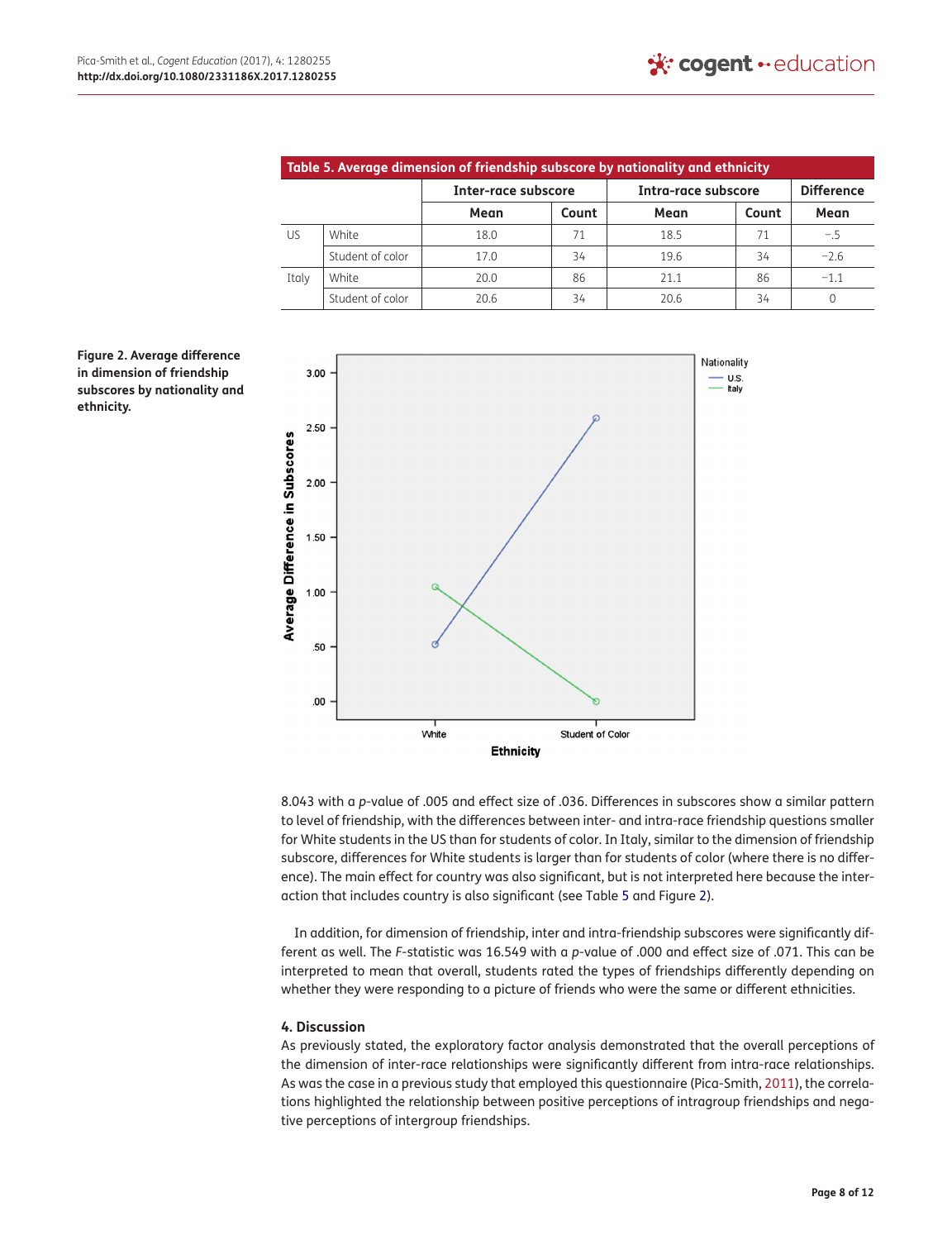Differences between gender groups were not significant, even though we hypothesized differences may exists based on the literature. This result may be due to the relatively small cell sizes when we consider nationality and grade at the same time. While gender was removed from the model, grade was kept in, but was also insignificant when country and ethnicity were kept in the analyses. Hence, we can interpret this to mean that differences by country and ethnicity were likely more systematic than those between grades.

In our analyses, we do see that US and Italian children do perceive the dimension of inter- and intra-group friendships differently; but there appears to be an interaction with ethnicity. This means that US white children perceived the differences between the dimensions of inter- and intra-race friendships differently than Italian white children. The same can be said for students of color. We see in the analyses that the differences are quite small, however, and we see small effect sizes.

In the Italian sample, for both level and dimension of friendship, students of color perceived almost no difference between inter and intra-race friendships. Hence, their perceptions of intergroup friendships were generally positive, or at least similar to the way they perceived intra-group friendships. This finding is congruent with the literature on real life intergroup friendships of children of color (Aboud et al., [2003](#page-11-13); Bellmore et al., [2007](#page-11-24); Fischer, [2008](#page-11-25); Schneider et al., [2007](#page-12-15)) as well as perceptions of friendship by children of color (Margie et al., [2010](#page-11-27); McGlothlin & Killen, [2006;](#page-11-28) Pica-Smith, [2011](#page-12-17)), which demonstrates they are more likely to perceive these relationships positively than white children.

White Italian children perceived intragroup friendships as more positive. This finding is congruent with the literature on both real life intergroup friendships (Aboud et al., [2003;](#page-11-13) Kao & Joyner, [2004;](#page-11-26) Kawabata & Crick, [2008](#page-11-16)) as well as perceptions of intergroup friendships (Margie et al., [2010;](#page-11-27) McGlothlin & Killen, [2006;](#page-11-28) Pica-Smith, [2011\)](#page-12-17). This is an important finding as the literature has demonstrated the link between intergroup friendships and prejudice reduction (see Pettigrew & Tropp, [2008](#page-12-3)) and the intragroup friendship preferences in white children is linked to racial prejudice (Cameron et al., [2001](#page-11-29)).

The results for the Italian sample are noteworthy as they indicate patterns already established in this area of research: mainly that children of color are more positive and open to intergroup relationships than white children. This is important for educators to know as native Italian children will have to be supported in opportunities to meet and create friendships with immigrant children as they may have more negative perceptions of these children. Hence, intercultural and multicultural educators should create opportunities for sustained intergroup friendships if they wish to support multicultural spaces.

While the results of the Italian sample were congruent with the literature on real life intergroup friendships as well as the literature on the perceptions of these relationships, the US sample demonstrated different trends. White students in the US saw a similar pattern to students of color in Italy. Mainly, they saw less of a difference between inter- and intra-race relationships, indicating a positive perception of intergroup friendships.

This finding is surprising, as it is not congruent with previous research findings on intergroup friendships. In addition, children of color in the US sample perceived intragroup friendships more positively than intergroup ones. Again, this finding is surprising as it, too, is not congruent with previous literature. Reasons for why these results may be surprising are discussed in the limitations section.

## **5. Limitations**

There are several limitations in this initial study, the first of which is generalizability of the findings. As noted in the methods section, the school from each country was chosen because of its diverse student body. Given this, students in these schools may have differing views on intra and intergroup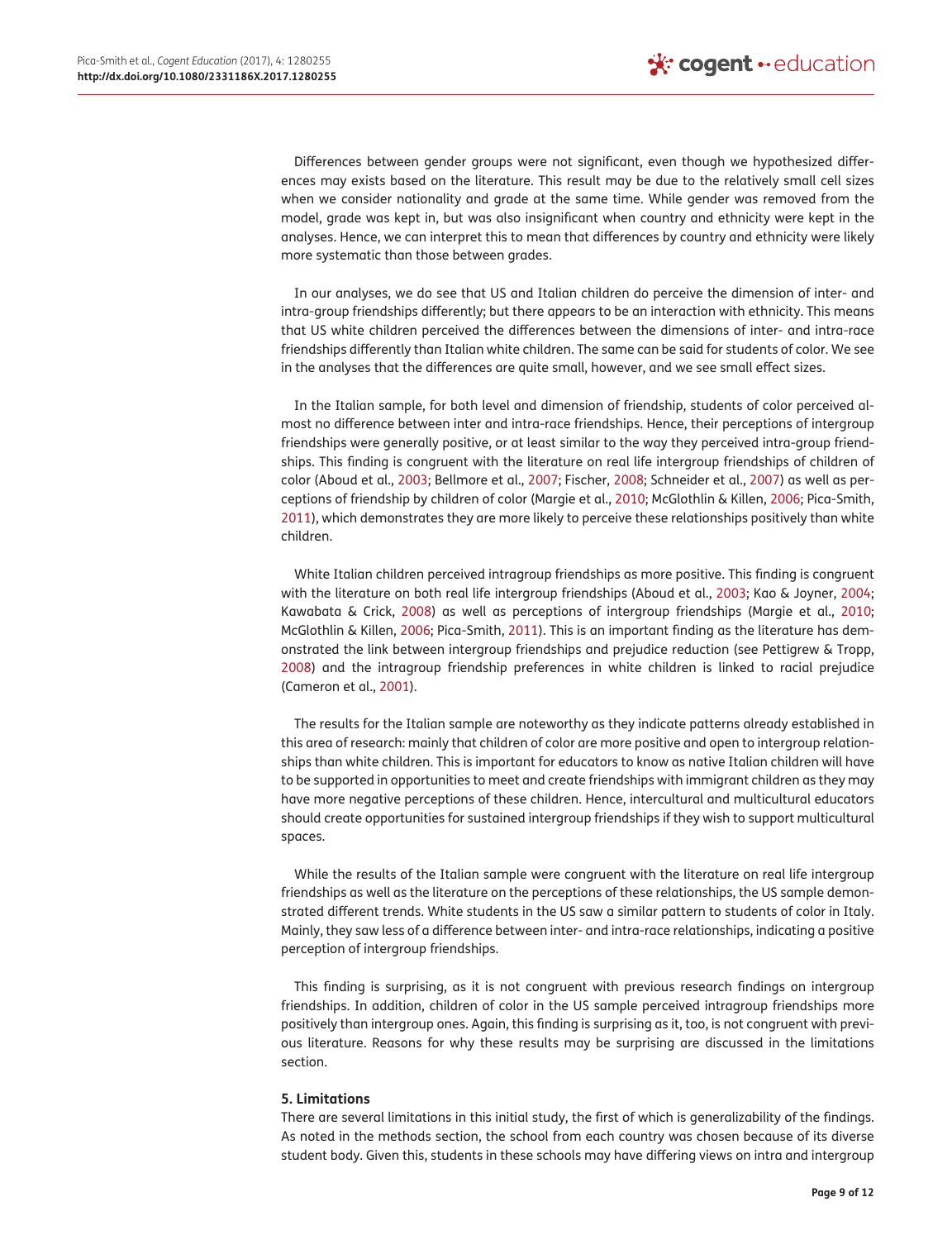friends than those in more segregated schools. This may also contribute to what we describe as surprising findings, in that these schools do not necessarily represent ones that are often studied in the literature.

Lastly, this study investigated student perceptions on intra and intergroup friendships, but we did not investigate the school context that may have contributed to our findings. For instance, it is possible that one or both schools had specific initiatives related to fostering intra or intergroup friendships, the impact of which was not considered in student perceptions.

### **6. Implications and future research**

In an increasingly global society migration will continue to diversify our communities and schools making these important child development contexts multilingual, multiethnic/multiracial, and multicultural. Italy is experiencing a large demographic shift, and Italian children are learning side by side with African and African-descent and Asian and Asian-descent children for the first time in the country's history. In the United States schools were court-ordered to integrate racially in 1954, and while de facto racial segregation is a significant concern, urban schools are becoming increasingly ethnically and linguistically diverse due to immigration patterns.

This increasingly multicultural school context represents an opportunity for educators to address the important goals of multicultural education including a reduction of racial prejudice and racism in our schools and communities. While important, it will take much work to accomplish these goals.

Both in Italy and in the United States children are developing and learning in social contexts informed in racism and prejudice. It is of the utmost importance, therefore, to support children in capacity to create meaningful relationships with children of different racial, ethnic, cultural, and linguistic backgrounds as these relationships are important in and of themselves and are linked to prejudice reduction.

Educators should be looking for ways to support students to create meaningful friendships across socially constructed boundaries of country of origin, language, race, and ethnicity as these friendships have been linked with prejudice reduction and positive measures of social emotional development (see Pettigrew & Tropp, [2000](#page-12-2) for review).

We acknowledge that this study is a first step in learning about young children's potential intergroup friendships in the Italian context. We plan to conduct a next iteration of studies, which will include a focus on qualitative inquiry including observation of children in classroom contexts. These future studies will allow us to understand some of the dynamics in each of the school contexts, which either support or mitigate intergroup contact and friendships. This, in turn, will allow us to think about the relationship between children's perceptions of interracial/interethnic friendship and their real life participation (or lack thereof) in these important relationships.

#### **Funding**

The authors received no direct funding for this research.

#### **Author details**

<span id="page-10-0"></span>Cinzia Pica-Smith[1](#page-1-1) E-mail: [cpicasmith@assumption.edu](mailto:cpicasmith@assumption.edu) Davide Antognazz[a2](#page-1-1) E-mail: [davide.antognazza@supsi.ch](mailto:davide.antognazza@supsi.ch) Joshua J. Marland<sup>3</sup> E-mail: [joshua.marland@gmail.com](mailto:joshua.marland@gmail.com) ORCID ID:<http://orcid.org/0000-0002-0028-9911> Alberto Crescentini[2](#page-1-1) E-mail: [alberto.crescentini@supsi.ch](mailto:alberto.crescentini@supsi.ch) <sup>1</sup> Department of Human Services, Assumption College, 500 Salisbury Street, Worcester, MA 01609, USA.

<span id="page-10-1"></span><sup>2</sup> Department of Teaching and Learning, The University of Applied Sciences and Arts of Southern Switzerland, Locarno, Switzerland.

<span id="page-10-2"></span><sup>3</sup> College of Education, University of Massachusetts Amherst, 149A Hills House South, Amherst, MA 01003, USA.

#### **Citation information**

Cite this article as: A cross-cultural study of Italian and U.S. children's perceptions of interethnic and interracial friendships in two urban schools, Cinzia Pica-Smith, Davide Antognazza, Joshua J. Marland & Alberto Crescentini, *Cogent Education* (2017), 4: 1280255.

#### **References**

<span id="page-10-3"></span>Aboud, F. E., & Levy, S. R. [\(2000\)](#page-2-0). Interventions to reduce prejudice and discrimination in children and adolescents.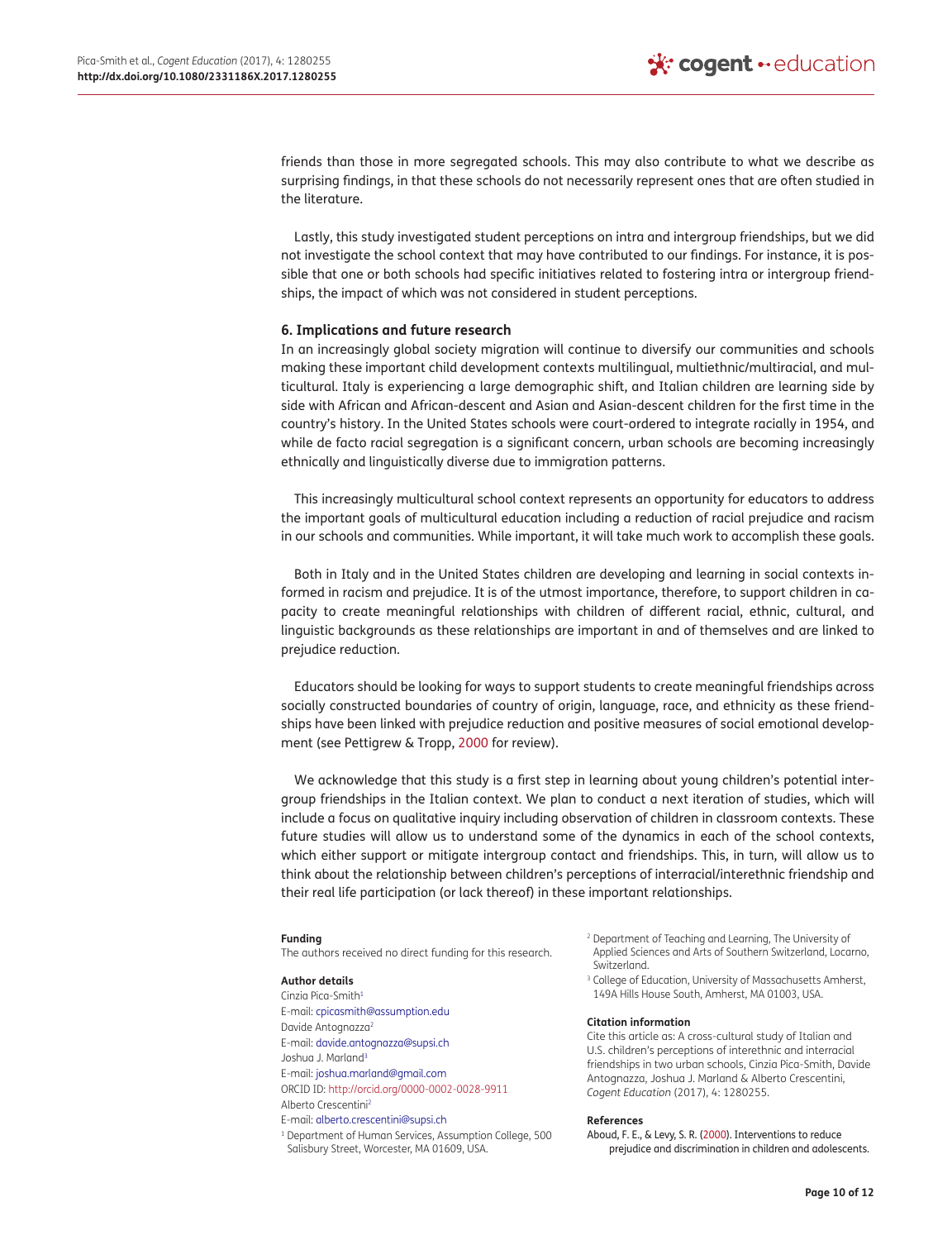In S. Oskamp (Ed.), *Reducing prejudice and discrimination* (pp. 269–293). Mahwah, NJ: LEA.

- <span id="page-11-13"></span>Aboud, F. E., Mendelson, M. J., & Purdy, K. T. [\(2003\)](#page-3-0). Cross-race peer relations and friendship quality. *International Journal of Behavioral Development, 27*, 165–173[.](http://dx.doi.org/10.1080/01650250244000164) <http://dx.doi.org/10.1080/01650250244000164>
- <span id="page-11-20"></span>Aboud, F. E., & Sankar, J. [\(2007](#page-3-1)). Friendship and identity in a language-integrated school. *International Journal of Behavioral Development, 31*, 445–453[.](http://dx.doi.org/10.1177/0165025407081469)

<span id="page-11-0"></span><http://dx.doi.org/10.1177/0165025407081469> Ambrosini, M. [\(2008](#page-2-1)). *Un'altra globalizzazione*. Bologna: Il Mulino.

<span id="page-11-21"></span>Bagci, S. C., Kumashiro, M., Smith, P. K., Blumberg, H., & Rutland, A. ([2014\)](#page-3-2). Cross-ethnic friendships: Are they really rare? Evidence from secondary schools around London. *International Journal of Intercultural Relations, 41*, 125– 137.<http://dx.doi.org/10.1016/j.ijintrel.2014.04.001>

<span id="page-11-24"></span>Bellmore, A. D., Nishina, A., Witkow, M. R., Graham, S., & Juvonen, J. [\(2007\)](#page-3-3). The influence of classroom ethnic composition on same- and other-ethnicity peer nominations in middle school. *Social Development, 16*, 720–740[.](http://dx.doi.org/10.1111/sode.2007.16.issue-4)

#### <http://dx.doi.org/10.1111/sode.2007.16.issue-4>

<span id="page-11-1"></span>Bergamaschi, A. ([2013\)](#page-2-2). Adolescents and prejudice: A comparative study of the attitudes of two European adolescent populations regarding the issues that are raised by increasing cultural and religious pluralism. *International Journal of Intercultural Relations, 37*, 302– 312.<http://dx.doi.org/10.1016/j.ijintrel.2013.02.003>

<span id="page-11-29"></span>Cameron, J. A., Alvarez, J. M., Ruble, D. N., & Fuligni, A. J. ([2001\)](#page-3-4). Children's lay theories about ingroups and outgroups: Reconceptualizing research on preju[di](http://dx.doi.org/10.1207/S15327957PSPR0502_3)ce. *Personality and Social Psychology Review, 5*, 118–128.

[http://dx.doi.org/10.1207/S15327957PSPR0502\\_3](http://dx.doi.org/10.1207/S15327957PSPR0502_3)

- <span id="page-11-5"></span>Campani, G. ([2007](#page-2-3)). *Migration and immigration in Italy: A complex moving landscape*. Migration Citizenship Education. Retrieved from [www.immigranteducation.org](http://www.immigranteducation.org)
- <span id="page-11-12"></span>Caritas e Migrantes. [\(2014\)](#page-2-4). *XXIII Rapporto immigrazione* [Report on immigration] 2013. Roma: Idos. Colombo, M. [\(2004](#page-2-5)). *Relazioni interetniche fuori e dentro la*

<span id="page-11-9"></span>*scuola* [Interethnic relationships in and outside of school]. Milano: FrancoAngeli.

<span id="page-11-8"></span>Colombo, M. [\(2012](#page-2-6)). Relazioni scolastiche nelle classi ad elevate concentrazione di alunni di origine immigrata: Riflessioni da un'indagine in Lombardia [Academic relationships in classes with high concentrations of students of immigrant origin: Reflections from a study in Lombardia]. *Mondi Migranti, 2*, 143–162.

<span id="page-11-10"></span>Contini, R. M. ([2014\)](#page-2-7). Interculturality and social bonds formation: A case study on immigrant and native preadolescents in Italy. *Procedia Social and Behavioral Sciences, 149*, 233–241[.](http://dx.doi.org/10.1016/j.sbspro.2014.08.223)

#### <span id="page-11-30"></span><http://dx.doi.org/10.1016/j.sbspro.2014.08.223> Contini, R. M., & Herold, M. [\(2015\)](#page-4-1). Intercultural education in italy and in the United States: The results of a binational inquiry. *Revista Romaneasca pentru Educatie Multidimensionala, 7*, 203–218[.](http://dx.doi.org/10.18662/rrem) <http://dx.doi.org/10.18662/rrem>

<span id="page-11-2"></span>Contini, R. M., & Maturo, A. ([2010\)](#page-2-8). Multi-ethnic society and cross-cultural perspectives in the school. *Procedia Social and Behavioral Sciences, 5*, 1537–1545.

<span id="page-11-11"></span>Costa, C. [\(2013](#page-2-9)). *Amicizie interculturali: Etnografia della Nuova Torino* [Intercultural friendships: An ethnography of the New Torino]. Roma: Centro Informazione e Stampa Universitaria.

<span id="page-11-4"></span>de Hass, H., & Vezzoli, S. ([2010\)](#page-2-10). *Time to temper the faith: Comparing the migration and development of experiences of Mexico and Morocco*. Migration Policy Institute. Retrieved July 5, 2015, from [http://www.imi.ox.ac.uk/](http://www.imi.ox.ac.uk/news/time-to-temper-the-faith-comparing-the-migration-and-development-experiences-of-mexico-and-morocco) [news/time-to-temper-the-faith-comparing-the-migration](http://www.imi.ox.ac.uk/news/time-to-temper-the-faith-comparing-the-migration-and-development-experiences-of-mexico-and-morocco)[and-development-experiences-of-mexico-and-morocco](http://www.imi.ox.ac.uk/news/time-to-temper-the-faith-comparing-the-migration-and-development-experiences-of-mexico-and-morocco)

<span id="page-11-14"></span>Feddes, A. R., Noack, P., & Rutland, A. [\(2009\)](#page-3-5). Direct and extended friendship effects on minority and majority children's interethnic attitudes: A longitudinal study. *Child Development, 80*, 377–390[.](http://dx.doi.org/10.1111/cdev.2009.80.issue-2)

<span id="page-11-25"></span><http://dx.doi.org/10.1111/cdev.2009.80.issue-2> Fischer, M. J. ([2008](#page-3-6)). Does campus diversity promote friendship diversity? A look at interracial friendships in college. *Social Science Quarterly, 89*, 631–655[.](http://dx.doi.org/10.1111/ssqu.2008.89.issue-3) <http://dx.doi.org/10.1111/ssqu.2008.89.issue-3>

<span id="page-11-22"></span>Fishbein, H. D. [\(1996\)](#page-3-7). *Peer prejudice and discrimination: Evolutionary, cultural, and developmental dynamics*. Boulder, CO: Westview Press.

- <span id="page-11-23"></span>Fishbein, H. D., & Imai, S. [\(1993\)](#page-3-8). Preschoolers select playmates on the basis of gender and race. *Journal [o](http://dx.doi.org/10.1016/0193-3973(93)90012-K)f Applied Developmental Psychology, 14*, 303–316. [http://dx.doi.org/10.1016/0193-3973\(93\)90012-K](http://dx.doi.org/10.1016/0193-3973(93)90012-K)
- <span id="page-11-17"></span>Fletcher, A. C., Rollins, A., & Nickerson, P. ([2004\)](#page-3-9). The extension of school-based inter- and intraracial children's friendships: Influences on psychosocial wellbeing. *American Journal of Orthopsychiatry, 74*, 272–285[.](http://dx.doi.org/10.1037/0002-9432.74.3.272) <http://dx.doi.org/10.1037/0002-9432.74.3.272>
- <span id="page-11-3"></span>Fondazione ISMU. ([2008\)](#page-2-11). *Tredicesimo rapport sulle migrazioni 2007*. Milano: Angeli. Retrieved from [www.ismu.org/](http://www.ismu.org/volumi/) [volumi/](http://www.ismu.org/volumi/)
- <span id="page-11-7"></span>Fondazione ISMU. ([2013\)](#page-2-12). *Rapporto Nazionale Anno Scolastico 2011/2012: Alunni con Cittadinanza non Italiana*. Retrieved from [www.ismu.org/volumi/](http://www.ismu.org/volumi/)
- <span id="page-11-18"></span>Graham, S., Munniksma, A., & Juvonen, J. ([2014\)](#page-3-10). Psychosocial benefits of cross-ethnic friendships in urban middle schools. *Child Development, 85*, 469–483[.](http://dx.doi.org/10.1111/cdev.12159) <http://dx.doi.org/10.1111/cdev.12159>
- <span id="page-11-19"></span>Hunter, L., & Elias, M. J. [\(1999](#page-3-11)). Interracial friendships, multicultural sensitivity, and social competence: How are they related? *Journal of Applied Developmental Psychology, 20*, 551–573[.](http://dx.doi.org/10.1016/S0193-3973(99)00028-3)

[http://dx.doi.org/10.1016/S0193-3973\(99\)00028-3](http://dx.doi.org/10.1016/S0193-3973(99)00028-3)

<span id="page-11-6"></span>ISTAT. ([2007\)](#page-2-13). *La popolazione straniera regolarmente presente in Italia*. Roma: Author. Retrieved from [http://www3.istat.](http://www3.istat.it/salastampa/comunicati/non_calendario/20070411_00/testointegrale.pdf) [it/salastampa/comunicati/non\\_calendario/20070411\\_00/](http://www3.istat.it/salastampa/comunicati/non_calendario/20070411_00/testointegrale.pdf) [testointegrale.pdf](http://www3.istat.it/salastampa/comunicati/non_calendario/20070411_00/testointegrale.pdf)

<span id="page-11-26"></span>Kao, G., & Joyner, K. ([2004\)](#page-3-12). Do race and ethnicity matter among friends? Activities among interracial, interethnic, and intraethnic adolescent friends. *The Sociological Quarterly, 45*, 557–573[.](http://dx.doi.org/10.1111/tsq.2004.45.issue-3)

<span id="page-11-16"></span><http://dx.doi.org/10.1111/tsq.2004.45.issue-3> Kawabata, Y., & Crick, N. R. [\(2008\)](#page-3-13). The role of cross-racial/ ethnic friendships in social adjustment. *Developmental Psychology, 44*, 1177–1183.

<span id="page-11-15"></span>doi:[10.1037/0012-1649.44.4.1177](http://dx.doi.org/10.1037/0012-1649.44.4.1177) Lease, A. M., & Blake, J. J. [\(2005](#page-3-14)). A comparison of majorityrace children with and without a minority-race friend. *Social Development, 14*, 20–41[.](http://dx.doi.org/10.1111/sode.2005.14.issue-1)

<span id="page-11-27"></span><http://dx.doi.org/10.1111/sode.2005.14.issue-1> Margie, N. G., Killen, M., Sinno, S., & McGlothlin, H. ([2010](#page-3-15)). Minority children's intergroup attitudes about peer relationships. *British Journal of Developmental Psychology, 23*, 251–270.

- <span id="page-11-28"></span>McGlothlin, H., & Killen, M. ([2006\)](#page-3-16). Intergroup attitudes of European American children attending ethnically homogeneous schools. *Child Development, 77*, 1375–1386.
- <span id="page-11-31"></span>Mendelson, M. J., & Aboud, F. E. [\(1999](#page-5-1)). Measuring friendship quality in late adolescents and young adults: The Mcgill friendship questionnaires. *Canadian Journal of Behavioral Science, 31*, 130–132.

<span id="page-11-32"></span>Mendelson, M. J., Aboud, F. E., & Lanthier, R. P. ([1994\)](#page-5-2). Personality predictors of friendship popularity in kindergarten. *Journal of [A](http://dx.doi.org/10.1016/0193-3973(94)90040-X)pplied Developmental Psychology, 15*, 413–435. [http://dx.doi.org/10.1016/0193-3973\(94\)90040-X](http://dx.doi.org/10.1016/0193-3973(94)90040-X)